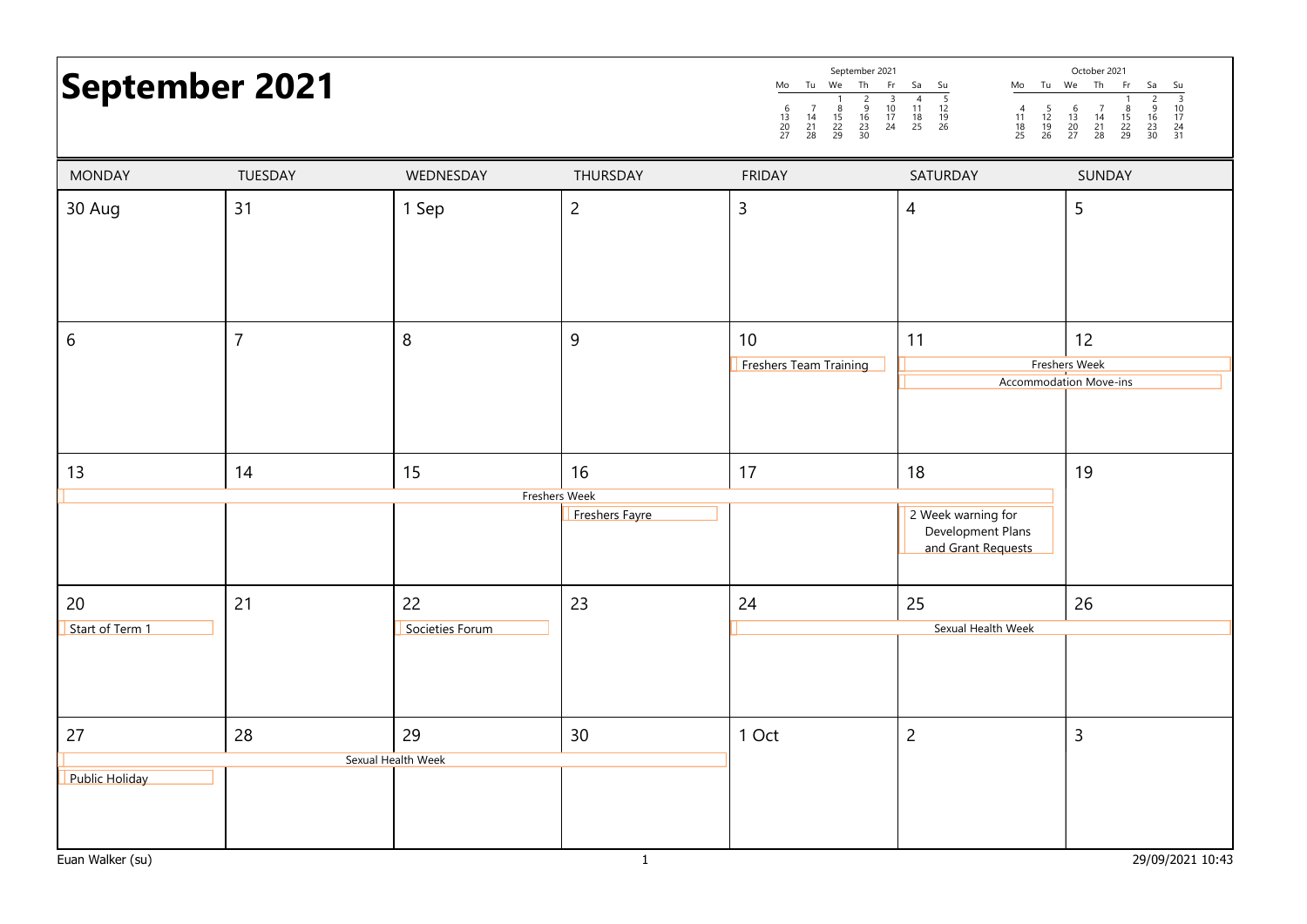| <b>October 2021</b>                                |         |                                     |                             | October 2021<br>Tu We Th<br>Fr<br>Mo<br>$\frac{5}{12}$<br>$\frac{12}{19}$<br>26<br>$\begin{array}{c} 6 \\ 13 \\ 20 \\ 27 \end{array}$<br>$\begin{array}{c} 7 \\ 14 \\ 21 \\ 28 \end{array}$<br>$\frac{8}{15}$<br>22<br>29<br>$\begin{array}{c} 4 \\ 11 \\ 18 \\ 25 \end{array}$ | Sa<br>Su<br>Tu<br>Mo<br>$\frac{3}{10}$<br>$\frac{17}{24}$<br>$\frac{24}{31}$<br>$\frac{2}{9}$<br>$\frac{16}{23}$<br>$\frac{23}{30}$<br>$\frac{8}{15}$<br>22<br>29<br>$\frac{6}{16}$<br>$\frac{16}{23}$<br>30 | November 2021<br>Th<br>Fr<br>We<br>Sa<br>Su<br>$\frac{5}{12}$<br>$\frac{12}{19}$<br>26<br>$\frac{7}{14}$<br>$\frac{14}{21}$<br>$\frac{21}{28}$<br>$\begin{array}{c}\n4 \\ 11 \\ 18 \\ 25\n\end{array}$<br>$\frac{10}{17}$<br>24<br>$\frac{13}{20}$<br>20 |
|----------------------------------------------------|---------|-------------------------------------|-----------------------------|---------------------------------------------------------------------------------------------------------------------------------------------------------------------------------------------------------------------------------------------------------------------------------|--------------------------------------------------------------------------------------------------------------------------------------------------------------------------------------------------------------|----------------------------------------------------------------------------------------------------------------------------------------------------------------------------------------------------------------------------------------------------------|
| <b>MONDAY</b>                                      | TUESDAY | WEDNESDAY                           | THURSDAY                    | <b>FRIDAY</b>                                                                                                                                                                                                                                                                   | SATURDAY                                                                                                                                                                                                     | SUNDAY                                                                                                                                                                                                                                                   |
| 27 Sep                                             | 28      | 29                                  | 30                          | 1 Oct<br>Sexual Health Week<br><b>Black History Month</b><br><b>Begins</b><br><b>Cancer Awareness Month</b><br>Nigerian Independence                                                                                                                                            | $\overline{2}$<br>Societies Development<br>Plan Submission<br>Deadline<br>Societies Grant<br><b>Submission Deadline</b>                                                                                      | 3                                                                                                                                                                                                                                                        |
| 4<br>Societies Grant Request<br>First Round Review | 5       | $\boldsymbol{6}$                    | $\overline{7}$              | 8                                                                                                                                                                                                                                                                               | $\overline{9}$                                                                                                                                                                                               | 10 <sup>°</sup><br>World Mental Health Day                                                                                                                                                                                                               |
| 11                                                 | 12      | 13<br>Societies Forum               | 14<br>By-election: Launch   | 15<br><b>Baby Loss Awareness Day</b>                                                                                                                                                                                                                                            | 16                                                                                                                                                                                                           | 17                                                                                                                                                                                                                                                       |
| 18                                                 | 19      | 20                                  | 21                          | 22                                                                                                                                                                                                                                                                              | 23                                                                                                                                                                                                           | 24                                                                                                                                                                                                                                                       |
| 25                                                 | 26      | 27<br>Oktoberfest (Sports<br>Clubs) | 28<br>One RGU, Many Nations | 29<br><b>By-election: Nomination Period</b>                                                                                                                                                                                                                                     | 30                                                                                                                                                                                                           | 31<br><b>Black History Month Ends</b><br>To 11 Nov $\rightarrow$<br><b>Cancer Awareness Month</b><br>Ends                                                                                                                                                |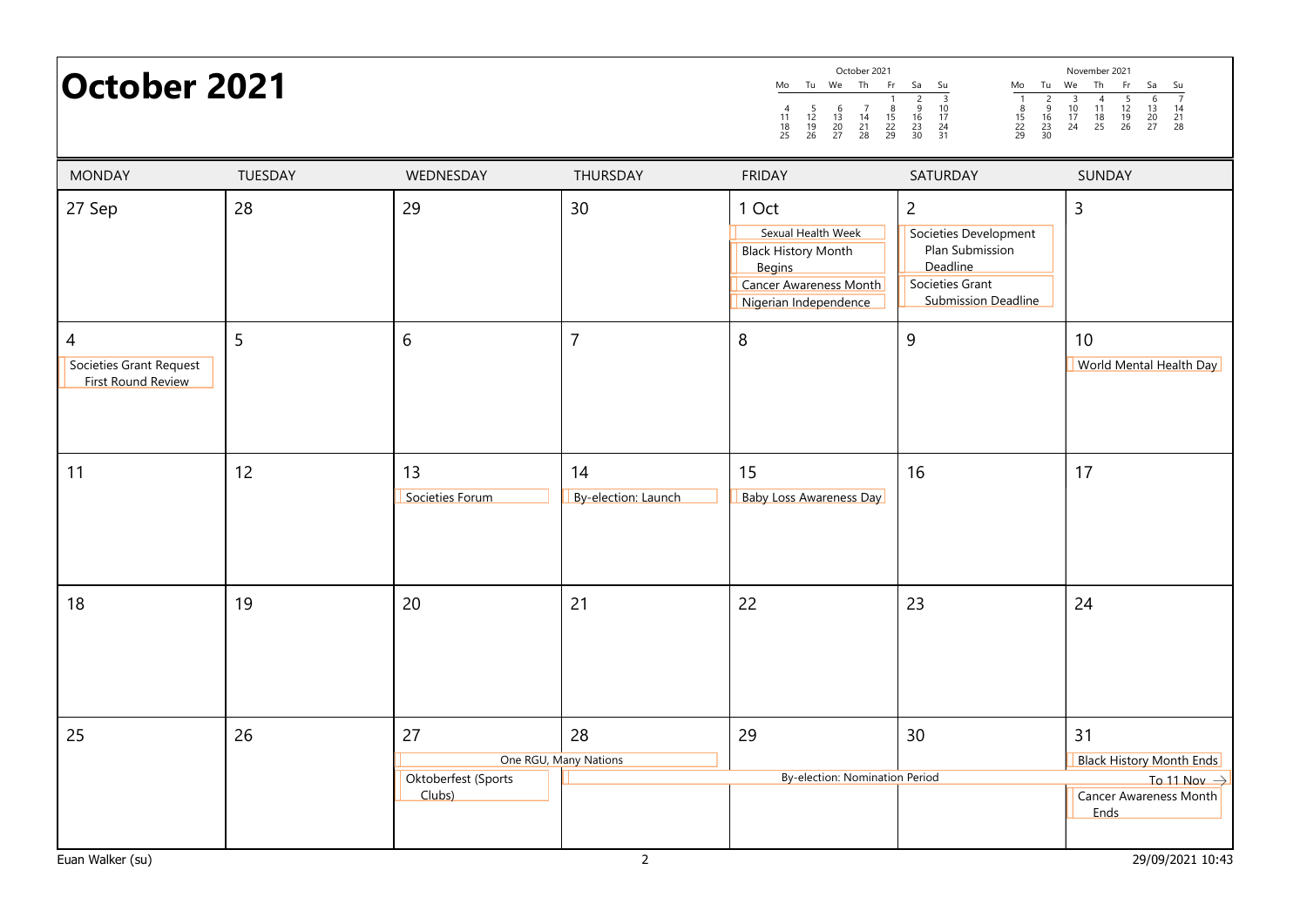| November 2021                               |                                                                                   |                                       |                                           | November 2021<br>Th<br>We<br>Fr<br>Mo<br>Tu<br>$\frac{2}{9}$<br>$\frac{16}{23}$<br>30<br>$\overline{3}$<br>$\begin{array}{c}\n4 \\ 11 \\ 18 \\ 25\n\end{array}$<br>$\frac{5}{12}$<br>$\frac{12}{19}$<br>26<br>$\frac{10}{17}$<br>24<br>$\frac{8}{15}$<br>22<br>29 | Tu We<br>Sa<br>Su<br>Mo<br>$\frac{6}{13}$<br>$\frac{20}{27}$<br>$\begin{array}{c} 14 \\ 21 \\ 28 \end{array}$<br>$\begin{array}{c} 6 \\ 13 \\ 20 \\ 27 \end{array}$<br>$\begin{array}{c} 7 \\ 14 \\ 21 \\ 28 \end{array}$ | December 2021<br>Th<br>Fr<br>Sa<br>Su<br>$\frac{1}{5}$<br>$\frac{12}{19}$<br>26<br>$\frac{4}{11}$<br>$\frac{18}{25}$<br>$\begin{array}{r} 3 \\ 10 \\ 17 \\ 24 \\ 31 \end{array}$<br>$\frac{8}{15}$<br>22<br>29<br>$\frac{5}{16}$<br>$\frac{16}{23}$<br>$\frac{23}{30}$ |
|---------------------------------------------|-----------------------------------------------------------------------------------|---------------------------------------|-------------------------------------------|-------------------------------------------------------------------------------------------------------------------------------------------------------------------------------------------------------------------------------------------------------------------|---------------------------------------------------------------------------------------------------------------------------------------------------------------------------------------------------------------------------|------------------------------------------------------------------------------------------------------------------------------------------------------------------------------------------------------------------------------------------------------------------------|
| <b>MONDAY</b>                               | TUESDAY                                                                           | WEDNESDAY                             | THURSDAY                                  | <b>FRIDAY</b>                                                                                                                                                                                                                                                     | SATURDAY                                                                                                                                                                                                                  | SUNDAY                                                                                                                                                                                                                                                                 |
| 1 Nov                                       | $\overline{2}$                                                                    | 3                                     | 4                                         | 5                                                                                                                                                                                                                                                                 | 6                                                                                                                                                                                                                         | $\overline{7}$                                                                                                                                                                                                                                                         |
| $\leftarrow$ From 28 Oct<br>Movember Begins |                                                                                   |                                       | <b>By-election: Nomination Period</b>     |                                                                                                                                                                                                                                                                   |                                                                                                                                                                                                                           |                                                                                                                                                                                                                                                                        |
| 8                                           | 9                                                                                 | 10                                    | 11                                        | 12                                                                                                                                                                                                                                                                | 13                                                                                                                                                                                                                        | 14                                                                                                                                                                                                                                                                     |
|                                             |                                                                                   | <b>By-election: Nomination Period</b> | By-election: Candidate<br><b>Briefing</b> |                                                                                                                                                                                                                                                                   | <b>By-election: Campaigning Period</b>                                                                                                                                                                                    |                                                                                                                                                                                                                                                                        |
| 15                                          | 16                                                                                | 17                                    | 18                                        | 19                                                                                                                                                                                                                                                                | 20                                                                                                                                                                                                                        | 21                                                                                                                                                                                                                                                                     |
| Societies Quality Mark -<br>First Check in  | <b>By-election: Campaigning Period</b><br><b>By-election: Candidate</b><br>Debate | <b>World Prematurity Day</b>          | <b>By-election: Voting</b>                |                                                                                                                                                                                                                                                                   | <b>Alcohol Awareness Week</b>                                                                                                                                                                                             |                                                                                                                                                                                                                                                                        |
| 22                                          | 23                                                                                | 24<br><b>Alcohol Awareness Week</b>   | 25                                        | 26                                                                                                                                                                                                                                                                | 27                                                                                                                                                                                                                        | 28                                                                                                                                                                                                                                                                     |
|                                             |                                                                                   | I Will Week                           | Cash For Kids Christmas Gift Drive        |                                                                                                                                                                                                                                                                   |                                                                                                                                                                                                                           |                                                                                                                                                                                                                                                                        |
|                                             |                                                                                   |                                       |                                           |                                                                                                                                                                                                                                                                   |                                                                                                                                                                                                                           |                                                                                                                                                                                                                                                                        |
| 29                                          | 30<br>Cash For Kids Christmas Gift Drive<br>Movember Ends                         | 1 Dec                                 | $\overline{c}$                            | $\overline{3}$                                                                                                                                                                                                                                                    | $\overline{4}$                                                                                                                                                                                                            | 5                                                                                                                                                                                                                                                                      |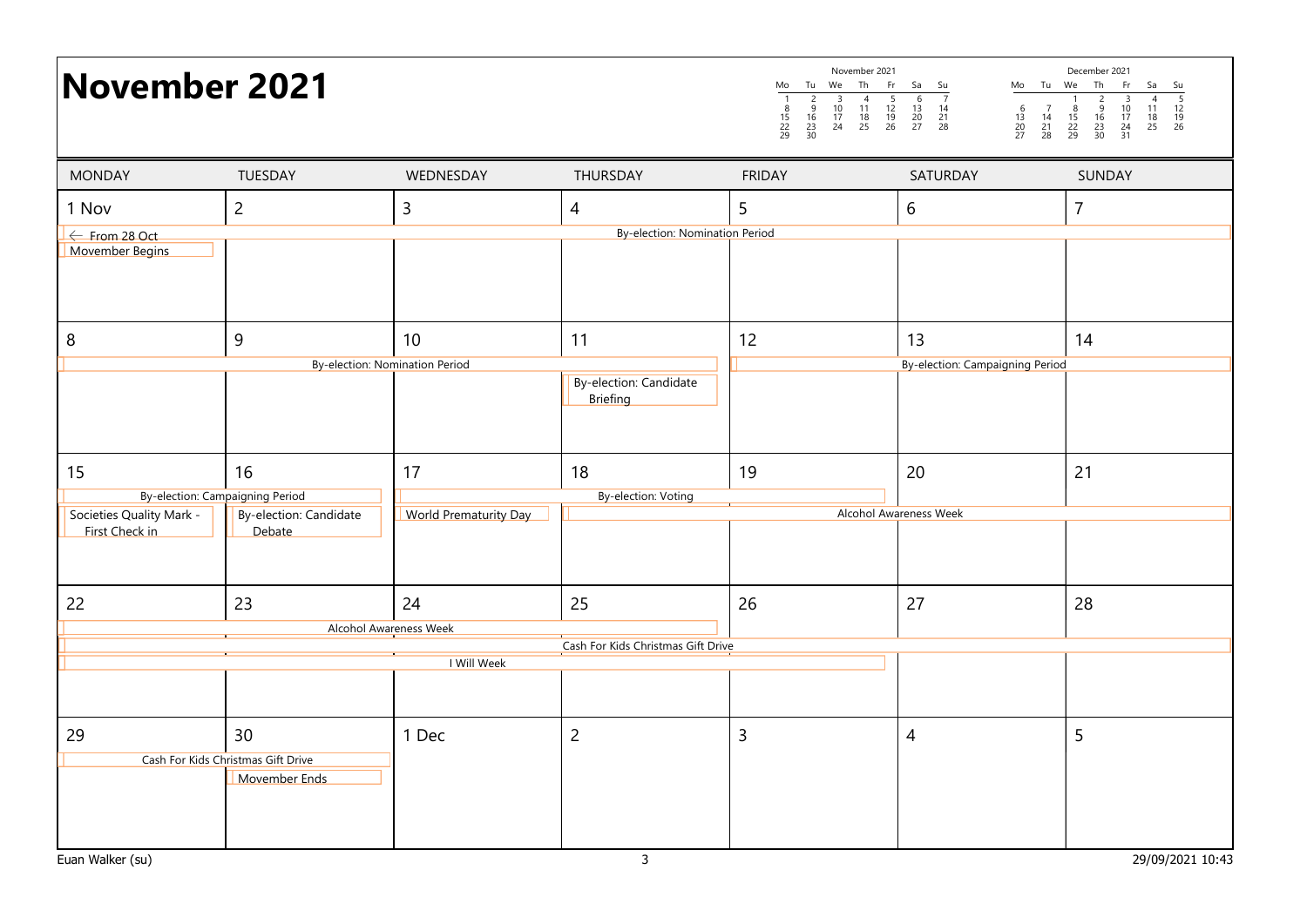|               | <b>December 2021</b> |                                      |                                                      | Mo Tu We Th Fr<br>$\begin{array}{c} 7 \\ 14 \\ 21 \\ 28 \end{array}$<br>$\frac{8}{15}$<br>22<br>29<br>$\begin{array}{c} 6 \\ 13 \\ 20 \\ 27 \end{array}$ | December 2021<br>Sa Su<br>$\begin{array}{@{}c@{\hspace{1em}}c@{\hspace{1em}}c@{\hspace{1em}}c@{\hspace{1em}}c@{\hspace{1em}}c@{\hspace{1em}}c@{\hspace{1em}}c@{\hspace{1em}}c@{\hspace{1em}}c@{\hspace{1em}}c@{\hspace{1em}}c@{\hspace{1em}}c@{\hspace{1em}}c@{\hspace{1em}}c@{\hspace{1em}}c@{\hspace{1em}}c@{\hspace{1em}}c@{\hspace{1em}}c@{\hspace{1em}}c@{\hspace{1em}}c@{\hspace{1em}}c@{\hspace{1em}}c@{\hspace{1em}}c@{\hspace{$<br>$\begin{array}{@{}c@{\hspace{1em}}c@{\hspace{1em}}c@{\hspace{1em}}c@{\hspace{1em}}c@{\hspace{1em}}c@{\hspace{1em}}c@{\hspace{1em}}c@{\hspace{1em}}c@{\hspace{1em}}c@{\hspace{1em}}c@{\hspace{1em}}c@{\hspace{1em}}c@{\hspace{1em}}c@{\hspace{1em}}c@{\hspace{1em}}c@{\hspace{1em}}c@{\hspace{1em}}c@{\hspace{1em}}c@{\hspace{1em}}c@{\hspace{1em}}c@{\hspace{1em}}c@{\hspace{1em}}c@{\hspace{1em}}c@{\hspace{$<br>$\frac{3}{10}$<br>$\frac{17}{24}$<br>$\frac{24}{31}$ | January 2022<br>Mo Tu We Th Fr Sa<br>$\begin{array}{c} 4 \\ 11 \\ 18 \\ 25 \end{array}$ |
|---------------|----------------------|--------------------------------------|------------------------------------------------------|----------------------------------------------------------------------------------------------------------------------------------------------------------|--------------------------------------------------------------------------------------------------------------------------------------------------------------------------------------------------------------------------------------------------------------------------------------------------------------------------------------------------------------------------------------------------------------------------------------------------------------------------------------------------------------------------------------------------------------------------------------------------------------------------------------------------------------------------------------------------------------------------------------------------------------------------------------------------------------------------------------------------------------------------------------------------------------------|-----------------------------------------------------------------------------------------|
| <b>MONDAY</b> | TUESDAY              | WEDNESDAY                            | THURSDAY                                             | <b>FRIDAY</b>                                                                                                                                            | SATURDAY                                                                                                                                                                                                                                                                                                                                                                                                                                                                                                                                                                                                                                                                                                                                                                                                                                                                                                           | SUNDAY                                                                                  |
| 29 Nov        | 30                   | 1 Dec                                | $\overline{2}$<br>Cash For Kids Christmas Gift Drive | $\mathsf{3}$                                                                                                                                             | $\overline{4}$                                                                                                                                                                                                                                                                                                                                                                                                                                                                                                                                                                                                                                                                                                                                                                                                                                                                                                     | 5                                                                                       |
| 6             | $\overline{7}$       | $\,8\,$                              | 9                                                    | 10                                                                                                                                                       | 11                                                                                                                                                                                                                                                                                                                                                                                                                                                                                                                                                                                                                                                                                                                                                                                                                                                                                                                 | 12                                                                                      |
|               |                      |                                      | Term 1 Assessments                                   | <b>Winter Graduations</b>                                                                                                                                |                                                                                                                                                                                                                                                                                                                                                                                                                                                                                                                                                                                                                                                                                                                                                                                                                                                                                                                    |                                                                                         |
| 13            | 14                   | 15                                   | 16<br>Term 1 Assessments                             | 17                                                                                                                                                       | 18                                                                                                                                                                                                                                                                                                                                                                                                                                                                                                                                                                                                                                                                                                                                                                                                                                                                                                                 | 19                                                                                      |
|               |                      |                                      |                                                      |                                                                                                                                                          |                                                                                                                                                                                                                                                                                                                                                                                                                                                                                                                                                                                                                                                                                                                                                                                                                                                                                                                    |                                                                                         |
| 20            | 21                   | 22                                   | 23                                                   | 24                                                                                                                                                       | 25                                                                                                                                                                                                                                                                                                                                                                                                                                                                                                                                                                                                                                                                                                                                                                                                                                                                                                                 | 26                                                                                      |
|               |                      |                                      | <b>Student Christmas Break</b>                       |                                                                                                                                                          |                                                                                                                                                                                                                                                                                                                                                                                                                                                                                                                                                                                                                                                                                                                                                                                                                                                                                                                    |                                                                                         |
| 27            | 28                   | 29<br><b>Student Christmas Break</b> | 30                                                   | 31                                                                                                                                                       | 1 Jan 22                                                                                                                                                                                                                                                                                                                                                                                                                                                                                                                                                                                                                                                                                                                                                                                                                                                                                                           | $\overline{2}$                                                                          |

December 2021